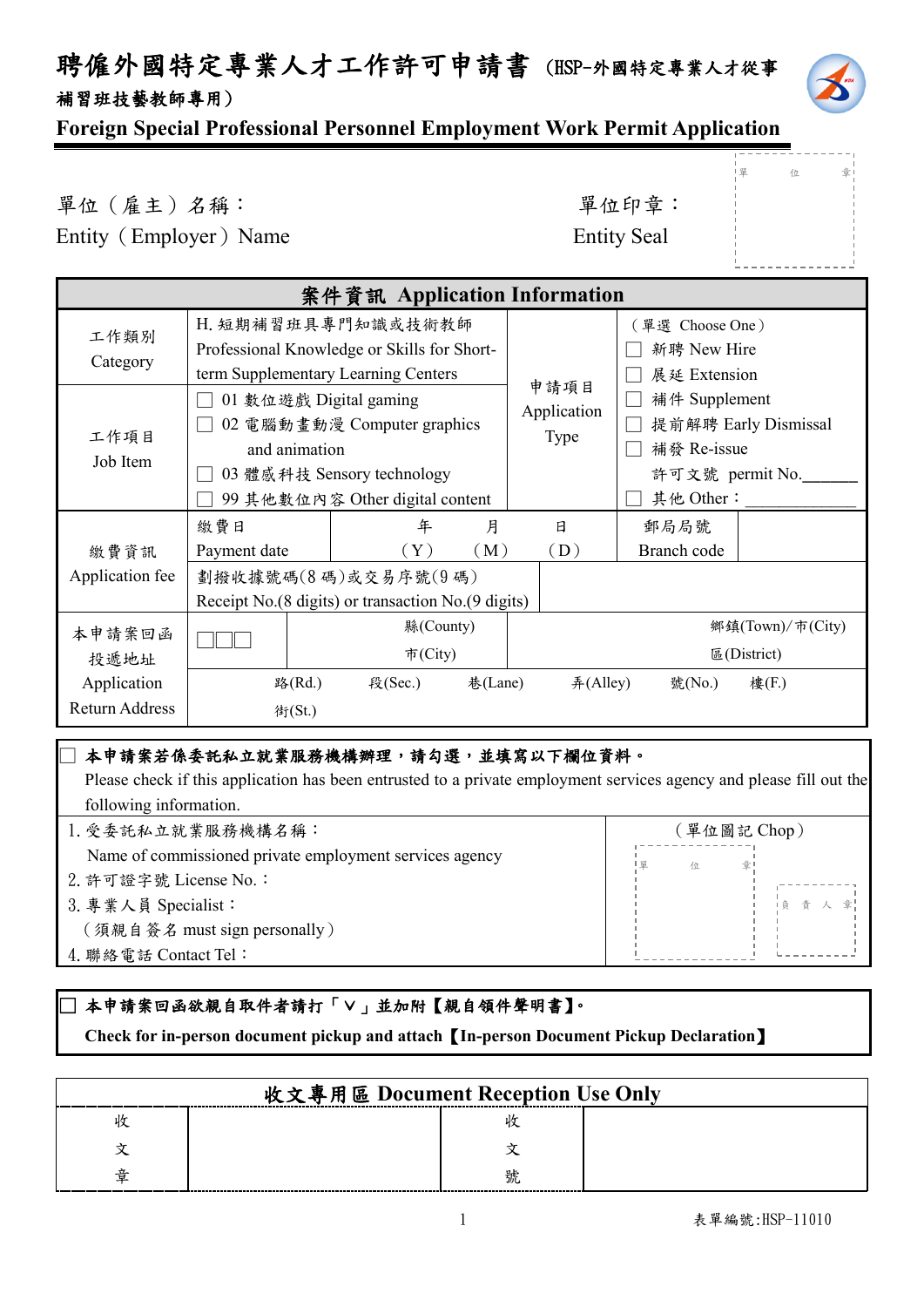## 聘僱外國特定專業人才工作許可申請書 (HSP-外國特定專業人才從事 補習班技藝教師專用)



**Foreign Special Professional Personnel Employment Work Permit Application**

|                                |        | 雇主資訊 Employer Information |     |                                    |
|--------------------------------|--------|---------------------------|-----|------------------------------------|
| 單位名稱                           |        |                           |     |                                    |
| <b>Entity Name</b>             |        |                           |     |                                    |
| 單位統一編號                         |        |                           |     | 單位章及負責人章 Seals of Entity and Owner |
| Entity Tax ID No.              |        |                           |     |                                    |
| 負責人                            |        |                           |     | 1 單<br>位<br>童                      |
| Owner                          |        |                           |     |                                    |
| 行業類別代碼                         |        |                           |     | 負責人<br>章                           |
| <b>Industry Category Code</b>  |        | 859 其他教育業                 |     |                                    |
|                                | 姓名     |                           | 電話  | 傳真                                 |
|                                | Name   |                           | Tel | Fax                                |
| 連絡人                            | 姓名     |                           | 電話  | 傳真                                 |
| Contact                        | Name   |                           | Tel | Fax                                |
|                                | Email: |                           |     |                                    |
| 本案聘僱之具體理由並說明聘僱外國人之正面效益(展延案免填): |        |                           |     |                                    |

Specific reasons for this hiring case and explanation of the positive benefits of hiring foreigner (not necessary for hiring extension):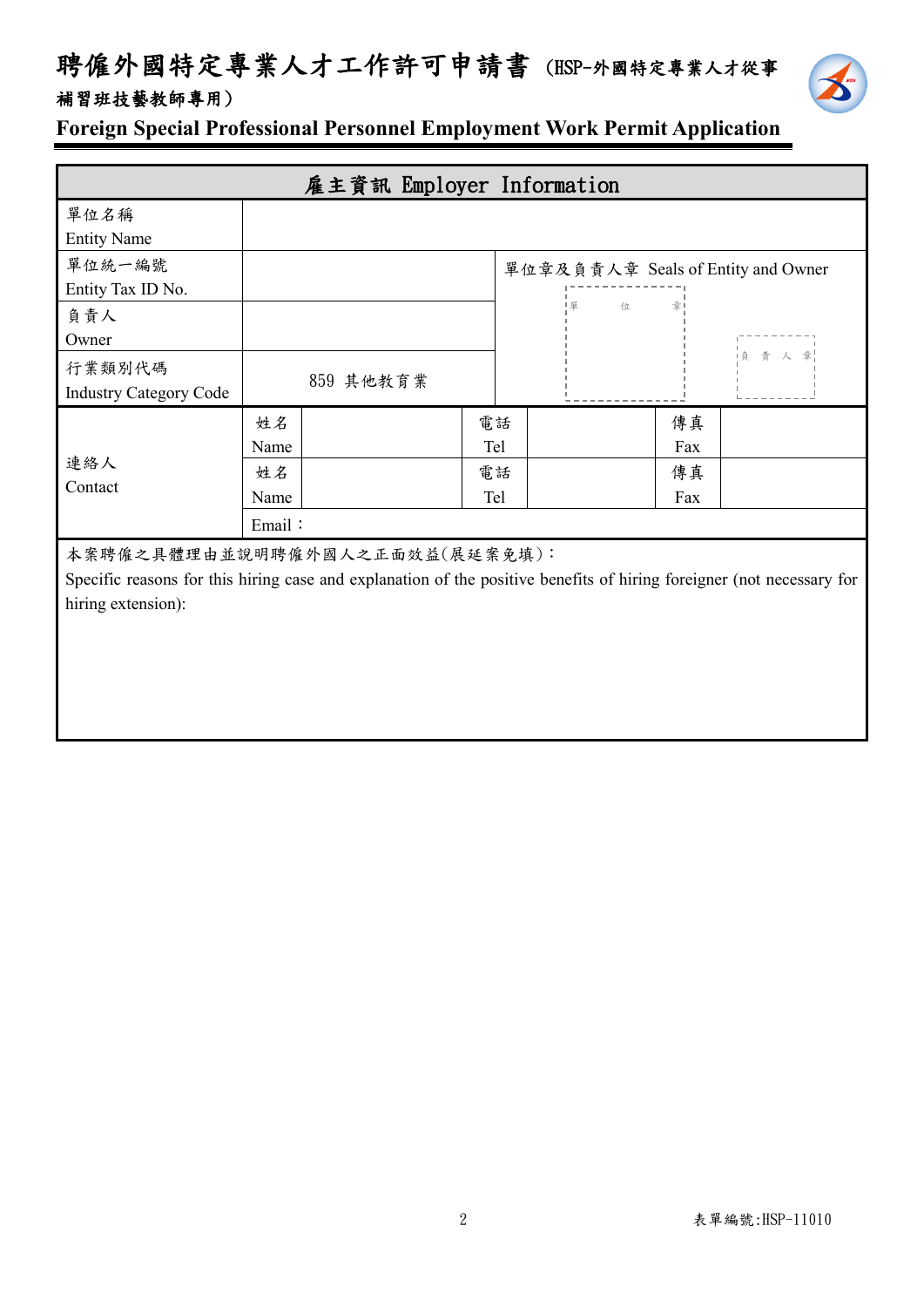## 受聘僱外國人名冊 (HSP-外國特定專業人才從事補習班技藝教師專用) **Employed Foreign Worker Name List**



」<br>!單 位 章

 $1 - 1 - 1$ 

單位(雇主)名稱: 第四章: 李位印章: 第一 Entity (Employer) Name Entity Seal

| <b>No.1</b>         |                                                                                                             |                           |           |                        |                                                                                          |  |
|---------------------|-------------------------------------------------------------------------------------------------------------|---------------------------|-----------|------------------------|------------------------------------------------------------------------------------------|--|
|                     |                                                                                                             | Surname                   | 性別        |                        | 國籍(或地區)                                                                                  |  |
|                     | 英文姓名                                                                                                        |                           | Gender    |                        | Nationality (or region)                                                                  |  |
| <b>English Name</b> |                                                                                                             | Given name                |           | 出生日期                   | 西元 (A.D.)                                                                                |  |
|                     |                                                                                                             |                           |           | Birthday               | $\boxplus$ (D)<br>f(X)<br>月 (M)                                                          |  |
|                     | 中文姓名                                                                                                        |                           |           | 最高學歷                   | □ 博士 Ph.D<br>□ 碩士 MA                                                                     |  |
|                     | <b>Chinese Name</b>                                                                                         |                           |           | Highest Level of       | □ 學士 BA □ 專科 Vocational                                                                  |  |
|                     | 護照號碼                                                                                                        |                           | Education |                        | □ 高中(含)以下 High School or less                                                            |  |
|                     | Passport No.                                                                                                |                           |           |                        |                                                                                          |  |
|                     | 申請聘僱期間                                                                                                      | 起 From                    |           |                        | 迄To                                                                                      |  |
|                     | <b>Employment Period</b>                                                                                    | $\text{4}(Y)$             | 月 (M)     | $\boxminus$ (D) ~      | $\text{4}$ $(Y)$<br>月 (M)<br>(D)<br>日                                                    |  |
|                     | 職業類別代碼                                                                                                      |                           |           | 工作內容                   | 技術創作教學 Technical creation teaching                                                       |  |
|                     | Occupation                                                                                                  | 239                       |           | Job Description        | 實際技術教學 Technical teaching<br>$\perp$                                                     |  |
|                     | Category Code                                                                                               |                           |           |                        |                                                                                          |  |
|                     | 每月薪資                                                                                                        | 新臺幣 NT\$                  |           | 工作地址                   |                                                                                          |  |
|                     | Monthly Salary                                                                                              |                           |           | <b>Working Address</b> |                                                                                          |  |
|                     |                                                                                                             |                           |           |                        | 具備外國特定專業人才資格 Foreign specialist personnel with special expertise                         |  |
|                     |                                                                                                             | 科技領域 (符合科技部公告第 __ 點資格)    |           |                        |                                                                                          |  |
|                     |                                                                                                             |                           |           |                        | Meet the requirement of Science & Technology expertise announced by Ministry of Science  |  |
|                     |                                                                                                             | 經濟領域 (符合經濟部公告第 點資格)       |           |                        |                                                                                          |  |
|                     |                                                                                                             |                           |           |                        | Meet the requirement of Economic expertise announced by Ministry of Economic Affairs     |  |
|                     |                                                                                                             | 教育領域 (符合教育部公告第 點資格)       |           |                        |                                                                                          |  |
|                     |                                                                                                             |                           |           |                        | Meet the requirement of Education expertise announced by Ministry of Education           |  |
|                     |                                                                                                             | 文化、藝術領域 (符合文化部公告第 點第 項資格) |           |                        |                                                                                          |  |
| 請單選                 | Meet the requirement of Culture & Arts expertise announced by Ministry of Culture<br>體育領域 (符合教育部公告第 點第 項資格) |                           |           |                        |                                                                                          |  |
| Choose              |                                                                                                             |                           |           |                        |                                                                                          |  |
| one                 | Meet the requirement of Sport expertise announced by Ministry of Education<br>金融領域 (符合金管會公告第___點資格)         |                           |           |                        |                                                                                          |  |
|                     | Meet the requirement of Financial expertise announced by Financial Supervisory Commission                   |                           |           |                        |                                                                                          |  |
|                     | 法律領域(符合法務部公告為我國律師或外國法事務律師及第__點資格)                                                                           |                           |           |                        |                                                                                          |  |
|                     |                                                                                                             |                           |           |                        | Meet the requirement of Law expertise announced by Ministry of Justice                   |  |
|                     |                                                                                                             | 建築設計領域 (符合內政部公告全部資格)      |           |                        |                                                                                          |  |
|                     |                                                                                                             |                           |           |                        | Meet all the requirement of Architecture expertise announced by Ministry of the Interior |  |
|                     |                                                                                                             | 國防領域(符合國防部公告第 點資格)        |           |                        |                                                                                          |  |
|                     | Meet the requirement of National Defense expertise announced by Ministry of National Defense.               |                           |           |                        |                                                                                          |  |
| 備註 Note             |                                                                                                             |                           |           |                        |                                                                                          |  |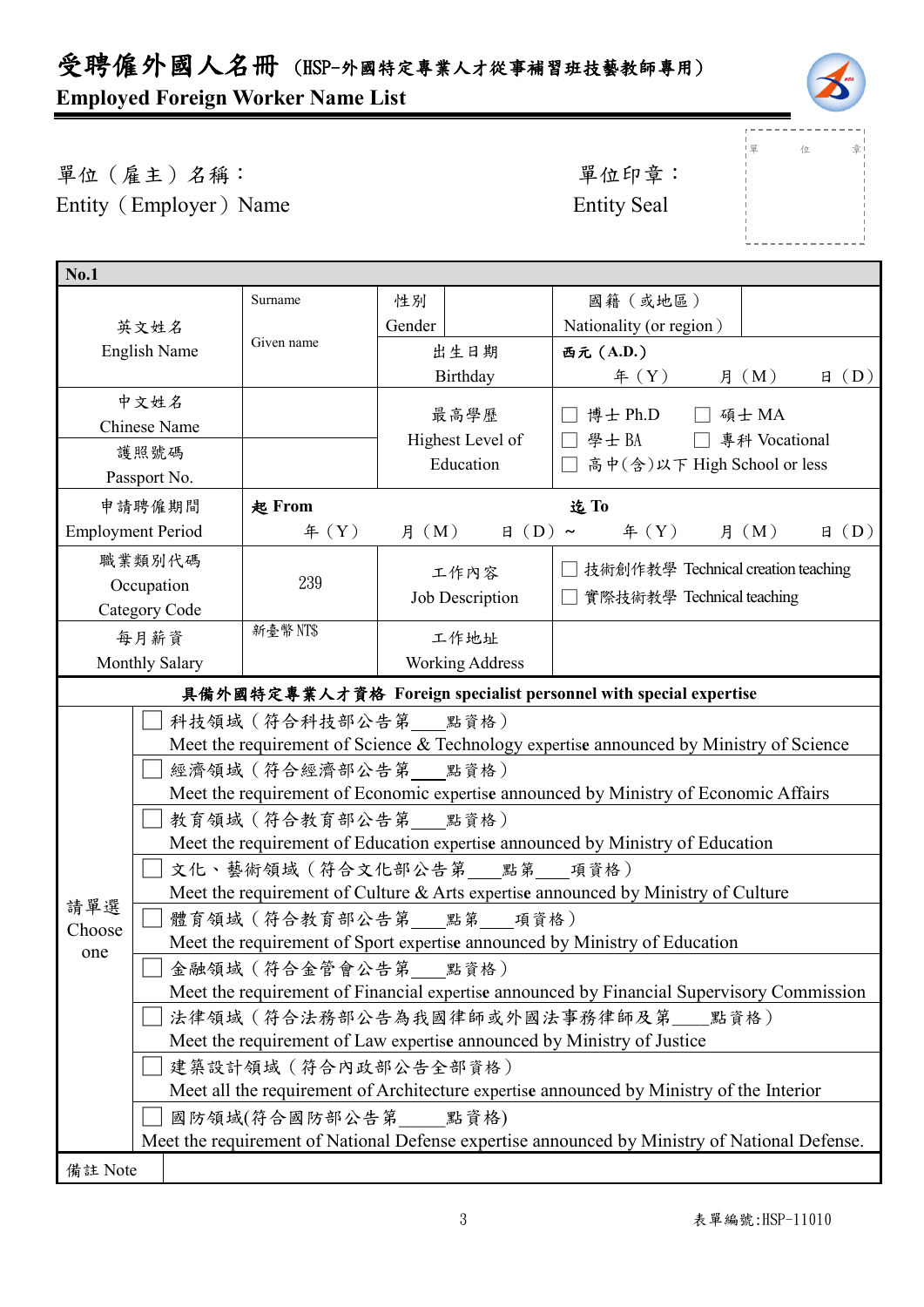## 受聘僱外國人名冊 (HSP-外國特定專業人才從事補習班技藝教師專用) **Employed Foreign Worker Name List**



」<br>!單 位 章

 $1 - 1 - 1$ 

單位(雇主)名稱: 第四章: 李位印章: 第一 Entity (Employer) Name Entity Seal

| No.2                                                                                                                           |                                                                                               |                                                                        |                               |                        |                                                                  |                           |  |  |
|--------------------------------------------------------------------------------------------------------------------------------|-----------------------------------------------------------------------------------------------|------------------------------------------------------------------------|-------------------------------|------------------------|------------------------------------------------------------------|---------------------------|--|--|
|                                                                                                                                |                                                                                               | Surname                                                                | 性別                            |                        | 國籍(或地區)                                                          |                           |  |  |
|                                                                                                                                | 英文姓名                                                                                          |                                                                        | Gender                        |                        | Nationality (or region)                                          |                           |  |  |
|                                                                                                                                | <b>English Name</b>                                                                           | Given name                                                             |                               | 出生日期                   | 西元 (A.D.)                                                        |                           |  |  |
|                                                                                                                                |                                                                                               |                                                                        |                               | Birthday               | $\text{4}(Y)$                                                    | 月 $(M)$<br>$\boxplus$ (D) |  |  |
|                                                                                                                                | 中文姓名                                                                                          |                                                                        |                               |                        |                                                                  |                           |  |  |
|                                                                                                                                | <b>Chinese Name</b>                                                                           |                                                                        |                               | 最高學歷                   | □ 博士 Ph.D □ 碩士 MA                                                |                           |  |  |
|                                                                                                                                | 護照號碼                                                                                          |                                                                        | Highest Level of<br>Education |                        | □ 學士 BA □ 專科 Vocational                                          |                           |  |  |
|                                                                                                                                | Passport No.                                                                                  |                                                                        |                               |                        | □ 高中(含)以下 High School or less                                    |                           |  |  |
|                                                                                                                                | 申請聘僱期間                                                                                        | <b>起 From</b>                                                          |                               |                        | 迄To                                                              |                           |  |  |
|                                                                                                                                | <b>Employment Period</b>                                                                      | $\text{4}(Y)$                                                          | 月 (M)                         | $\boxplus$ (D) ~       | $\text{4}(Y)$ 月 (M)                                              | $\boxplus$ (D)            |  |  |
|                                                                                                                                | 職業類別代碼                                                                                        |                                                                        |                               | 工作內容                   | 技術創作教學 Technical creation teaching                               |                           |  |  |
|                                                                                                                                | Occupation                                                                                    | 239                                                                    |                               | Job Description        | 實際技術教學 Technical teaching                                        |                           |  |  |
|                                                                                                                                | Category Code                                                                                 |                                                                        |                               |                        |                                                                  |                           |  |  |
|                                                                                                                                | 每月薪資                                                                                          | 新臺幣NT\$                                                                |                               | 工作地址                   |                                                                  |                           |  |  |
|                                                                                                                                | Monthly Salary                                                                                |                                                                        |                               | <b>Working Address</b> |                                                                  |                           |  |  |
|                                                                                                                                |                                                                                               |                                                                        |                               |                        | 具備外國特定專業人才資格 Foreign specialist personnel with special expertise |                           |  |  |
|                                                                                                                                | 科技領域 (符合科技部公告第 點資格)                                                                           |                                                                        |                               |                        |                                                                  |                           |  |  |
|                                                                                                                                | Meet the requirement of Science & Technology expertise announced by Ministry of Science       |                                                                        |                               |                        |                                                                  |                           |  |  |
|                                                                                                                                | 經濟領域 (符合經濟部公告第 點資格)                                                                           |                                                                        |                               |                        |                                                                  |                           |  |  |
|                                                                                                                                | Meet the requirement of Economic expertise announced by Ministry of Economic Affairs          |                                                                        |                               |                        |                                                                  |                           |  |  |
|                                                                                                                                | 教育領域 ( 符合教育部公告第 點資格 )                                                                         |                                                                        |                               |                        |                                                                  |                           |  |  |
|                                                                                                                                | Meet the requirement of Education expertise announced by Ministry of Education                |                                                                        |                               |                        |                                                                  |                           |  |  |
|                                                                                                                                |                                                                                               | 文化、藝術領域(符合文化部公告第___點第___項資格)                                           |                               |                        |                                                                  |                           |  |  |
| 請單選                                                                                                                            | Meet the requirement of Culture $&Arts$ expertise announced by Ministry of Culture            |                                                                        |                               |                        |                                                                  |                           |  |  |
| Choose                                                                                                                         |                                                                                               | 體育領域(符合教育部公告第 點第 項資格)                                                  |                               |                        |                                                                  |                           |  |  |
| one                                                                                                                            | Meet the requirement of Sport expertise announced by Ministry of Education                    |                                                                        |                               |                        |                                                                  |                           |  |  |
|                                                                                                                                | 金融領域 (符合金管會公告第 __ 點資格)                                                                        |                                                                        |                               |                        |                                                                  |                           |  |  |
| Meet the requirement of Financial expertise announced by Financial Supervisory Commission<br>法律領域(符合法務部公告為我國律師或外國法事務律師及第__點資格) |                                                                                               |                                                                        |                               |                        |                                                                  |                           |  |  |
|                                                                                                                                |                                                                                               |                                                                        |                               |                        |                                                                  |                           |  |  |
|                                                                                                                                |                                                                                               | Meet the requirement of Law expertise announced by Ministry of Justice |                               |                        |                                                                  |                           |  |  |
| 建築設計領域 (符合內政部公告全部資格)<br>Meet all the requirement of Architecture expertise announced by Ministry of the Interior               |                                                                                               |                                                                        |                               |                        |                                                                  |                           |  |  |
|                                                                                                                                |                                                                                               | 國防領域(符合國防部公告第 點資格)                                                     |                               |                        |                                                                  |                           |  |  |
|                                                                                                                                | Meet the requirement of National Defense expertise announced by Ministry of National Defense. |                                                                        |                               |                        |                                                                  |                           |  |  |
| 備註 Note                                                                                                                        |                                                                                               |                                                                        |                               |                        |                                                                  |                           |  |  |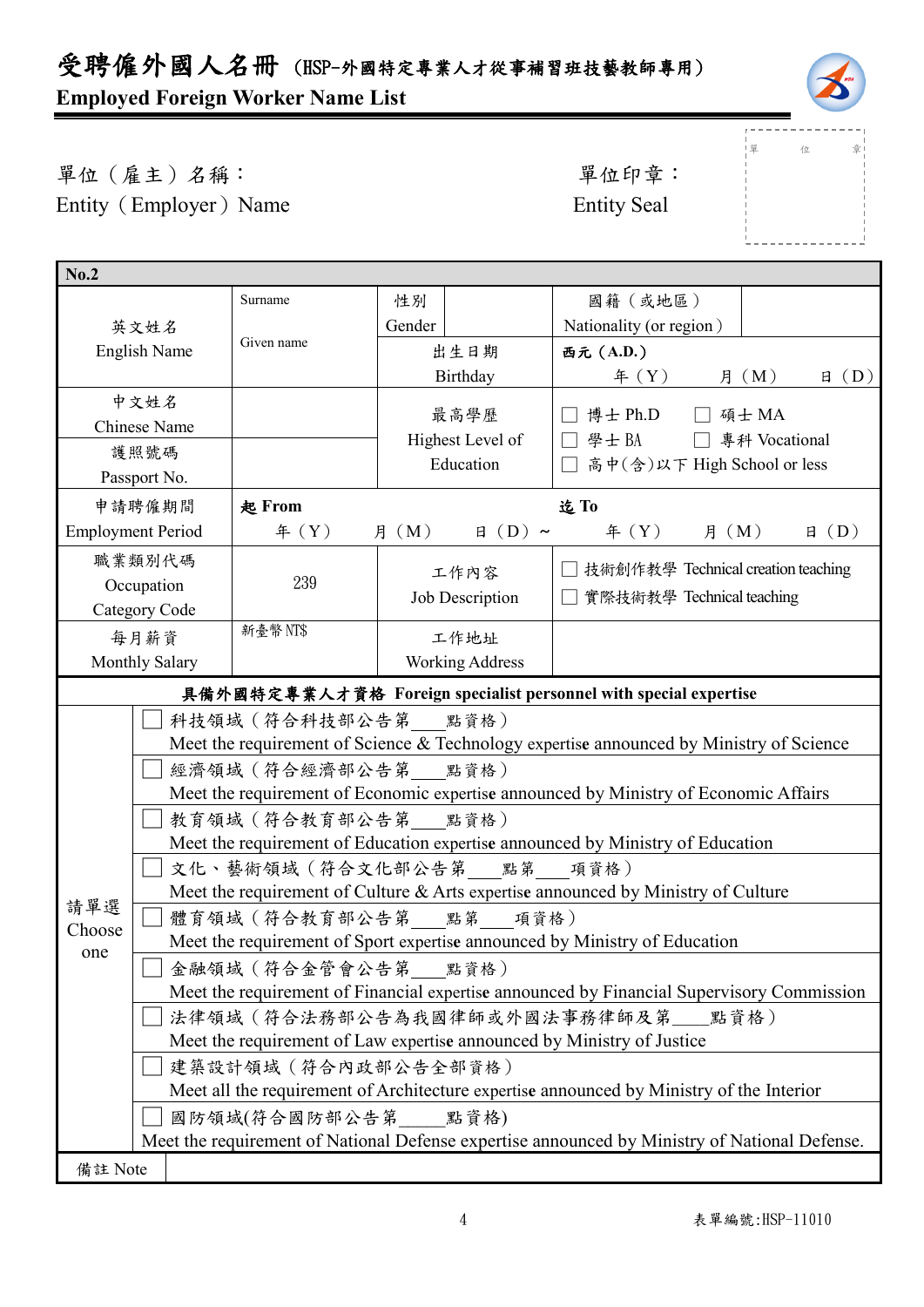# 填表及書面送件須知 (HSP-外國特定專業人才從事補習班技藝教師專用)

### **Guidance Notes**



|                                                          | 申請書 Application Form                                                                                                                                                                                                                                                                                                                                                                                                                                                                                                     |  |  |  |
|----------------------------------------------------------|--------------------------------------------------------------------------------------------------------------------------------------------------------------------------------------------------------------------------------------------------------------------------------------------------------------------------------------------------------------------------------------------------------------------------------------------------------------------------------------------------------------------------|--|--|--|
| 欄位 Field                                                 | 填寫方式及說明 Guidance                                                                                                                                                                                                                                                                                                                                                                                                                                                                                                         |  |  |  |
| 單位(雇主)名稱                                                 | 請填寫公司中文全名。                                                                                                                                                                                                                                                                                                                                                                                                                                                                                                               |  |  |  |
| <b>Entity Name</b>                                       | Please enter full company name in Chinese.                                                                                                                                                                                                                                                                                                                                                                                                                                                                               |  |  |  |
| 申請項目<br><b>Application Type</b>                          | 若係申請資料異動,請勾選「其他」,並填寫異動事由。<br>If you apply for changing information, please tick "other" and include the reason.                                                                                                                                                                                                                                                                                                                                                                                                          |  |  |  |
| 繳費資訊                                                     | 郵局收據編號 (8碼)<br>存款金額<br>104/06/11 12:01:22<br>0002660<br>Receipt No.(8 digits)<br>003110 1A6 359779<br>他人不扣手續變<br>繳費日期 Payment date<br>郵局局號 Branch code<br>電腦記錄                                                                                                                                                                                                                                                                                                                                                           |  |  |  |
| Application fee                                          | 郵局局號 Branch code<br>交易序號 transaction No.<br>E-8103097<br>經辦局章戳<br>北北門郵局(901支)<br>郵政劃撥儲金存款收據<br>$000100 - 6$<br>局號<br>繳費日期 Payment date<br>帳號<br>收<br>19058848<br>款<br>104.07.01<br>⋏<br>戶名<br>勞動部勞動力發展署聘僱許可收費專戶<br>(請以雇主名義自行填寫)                                                                                                                                                                                                                                                                                          |  |  |  |
| 單位統一編號                                                   | 請填寫公司之統一編號。                                                                                                                                                                                                                                                                                                                                                                                                                                                                                                              |  |  |  |
| Entity Tax ID No.                                        | Please enter the company's tax ID No.                                                                                                                                                                                                                                                                                                                                                                                                                                                                                    |  |  |  |
| 負責人                                                      | 請填寫單位負責人(代表人)之國民身分證號或外僑居留證號。                                                                                                                                                                                                                                                                                                                                                                                                                                                                                             |  |  |  |
| Owner                                                    | Please enter the ID number or ARC number of the owner.                                                                                                                                                                                                                                                                                                                                                                                                                                                                   |  |  |  |
| 受聘僱外國人名冊 Employed Foreign Worker Name List               |                                                                                                                                                                                                                                                                                                                                                                                                                                                                                                                          |  |  |  |
| 欄位 Field                                                 | 填寫方式及說明 Guidance                                                                                                                                                                                                                                                                                                                                                                                                                                                                                                         |  |  |  |
| 每月薪資<br><b>Monthly Salary</b>                            | 1. 應與聘僱契約書所載一致,並不得低於本部依「外國人從事就業服務法第四十六條第<br>一項第一款至第六款工作資格及審查標準」第8條規定公告之數額。<br>2. 如係1個月以下之短期工作,請填寫本次聘期薪資給付總額。<br>1. The payment amount should be consistent to the contract, which shall not be less than the<br>amount announced by the Ministry of Labor according to article 8 of Qualifications and<br>Criteria Standards for foreigners undertaking the jobs specified under Article 46.1.1 to 46.1.6<br>of the Employment Service Act.<br>2. Employment less than one month, please enter the total payment amount. |  |  |  |
| 工作地址<br><b>Working Address</b>                           | 請填寫外國人在臺主要之工作地點,該地址應與短期補習班設立登記地址相同。<br>Please enter the main working address in Taiwan. The address should match the registered<br>address of the short-term supplementary learning center.                                                                                                                                                                                                                                                                                                                              |  |  |  |
| 具備外國特定專<br>業人才資格<br>Foreign specialist<br>personnel with | 請至「外國專業人才延攬及僱用法資訊專頁」查詢各部會公告資格。<br>To check the requirement announced by Ministrys, look it up at the website of "Act for the<br>Recruitment and Employment of Foreign Professionals"                                                                                                                                                                                                                                                                                                                                     |  |  |  |
| special expertise                                        | 網址(website): https://foreigntalentact.ndc.gov.tw                                                                                                                                                                                                                                                                                                                                                                                                                                                                         |  |  |  |
|                                                          | 其他注意事項 Others                                                                                                                                                                                                                                                                                                                                                                                                                                                                                                            |  |  |  |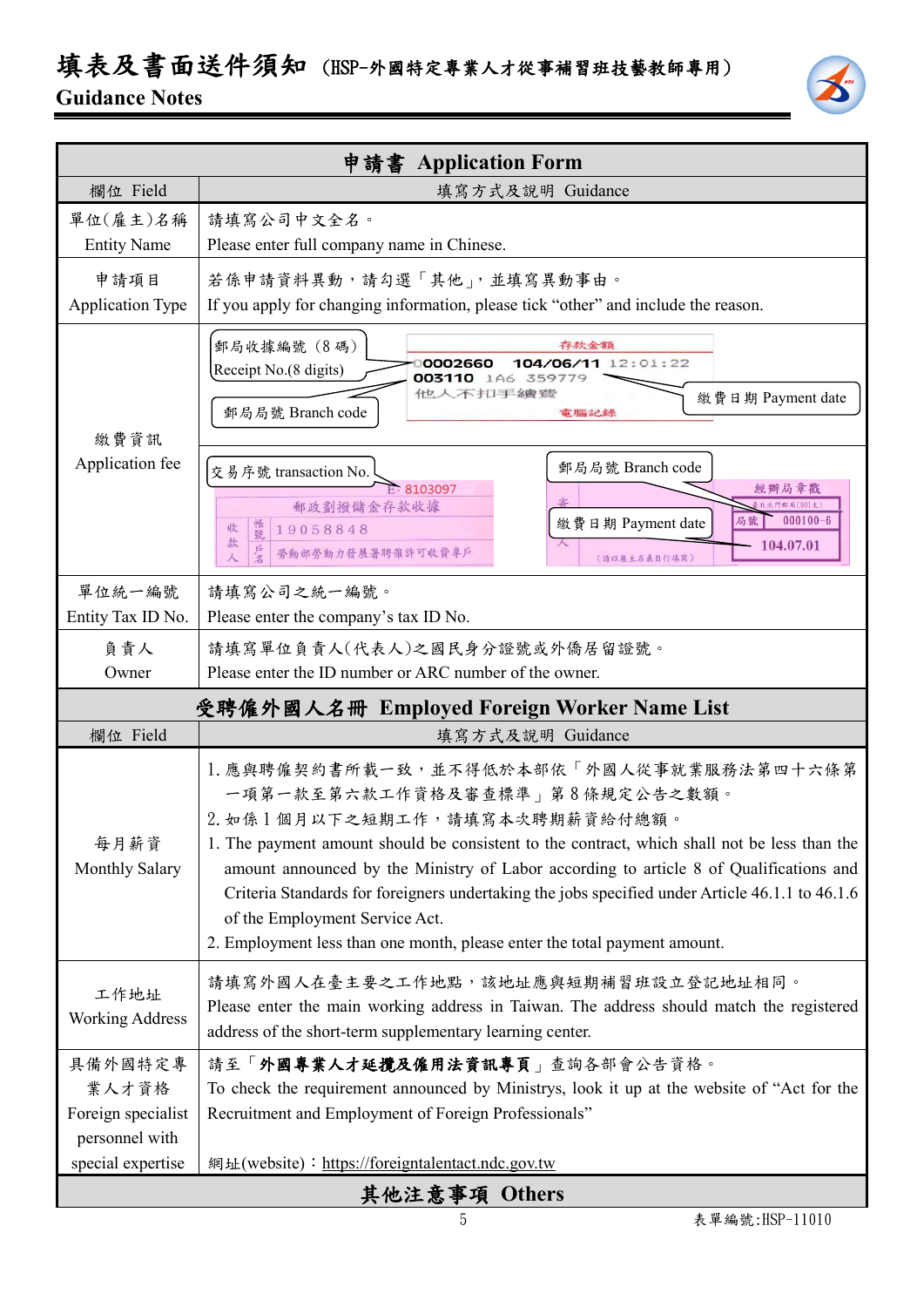|                 | 1. 網路傳輸方式申請:使用「外國專業人員工作許可申辦網」線上申辦方式辦理。                                                               |
|-----------------|------------------------------------------------------------------------------------------------------|
|                 | 2. 書面送件方式申請:                                                                                         |
|                 | (1)由專人送至機關收件櫃台辦理。                                                                                    |
|                 | (2)利用掛號郵寄申請,郵寄地址:100 臺北市中正區中華路一段39號10樓,收件人                                                           |
|                 | 註明:勞動力發展署 (申請聘僱外國專業人員)收。                                                                             |
|                 | (3)相關申請書表可至「外國人在臺工作服務網」>「申請表件」下載,或至機關收件櫃                                                             |
| 申請方式            | 台索取。                                                                                                 |
| Methods of      | 3. 可親自辦理或委託私立就業服務機構辦理。                                                                               |
| application     | 1. Application via internet: Please use the on-line application function in Work Permit              |
|                 | Application Webpage for Foreign Professional, the address: https://ezwp.wda.gov.tw/.                 |
|                 | 2. Application via written correspondences:                                                          |
|                 | i. Personally delivered Application to Reception Counter No. 6 for processing.                       |
|                 | Mail application via registered mail.<br>$\overline{\mathbf{1}}$                                     |
|                 | iii. Related application forms can be downloaded from EZ Work Taiwan $\geq$ Application Forms        |
|                 | or obtained from the agency Reception Counter.                                                       |
|                 | 3. Application can be completed personally or entrusted to a private employment service agency.      |
|                 | 1. 網路傳輸方式申請:若資料齊全,且雇主及外國人均符合所訂定的資格及條件,自本                                                             |
|                 | 部系統收件次日起7個工作日。                                                                                       |
|                 | 2. 書面送件方式申請:若資料齊全,且雇主及外國人均符合所訂定的資格及條件,自本                                                             |
|                 | 部收受案件次日起12個工作日。<br>1. Application submitted online                                                   |
| 申辦作業時間          |                                                                                                      |
| Application     | 7 working days (counting from the next day when the application has been received),                  |
| processing time | given that all the documents are complete and both the employer and employee have                    |
|                 | met the criteria.                                                                                    |
|                 | 2. Application submitted in person                                                                   |
|                 | 12 working days (counting from the next day when the application has been received),                 |
|                 | given that all the documents are complete and both the employer and employee have                    |
|                 | met the criteria<br>(新聘及展延每案新臺幣500元;補發每案新臺幣100元)                                                     |
|                 | 1. 利用郵政劃撥。劃撥戶名:勞動部勞動力發展署聘僱許可收費專戶,劃撥帳號:19058848                                                       |
| 審查費繳交           | 2. 至機關收件櫃台現場繳交。                                                                                      |
| Examination     | (New hire and Extension NT \$500 per case; Re-issue NT \$100 per case)                               |
| fee payment     | 1. Via postal remittance, Account name: Work Permit Account of Workforce Development Agency, Account |
|                 | No.: 19058848).                                                                                      |
|                 | 2. Payment to the Reception Counter.                                                                 |
|                 | 1. 請至「外國人在臺工作服務網」>「外國專業人才延攬及僱用法」查詢。                                                                  |
|                 | 2. 書面送件所附相關資料係為影本者,應加註「與正本相符」之文字,並加蓋申請單位                                                             |
| 應備文件            | 及負責人印章。                                                                                              |
| Documents       | 1. Look it up at the website of EZ Work Taiwan > Foreign Professionals to Work in Taiwan.            |
| required        | 2. If you apply for the use of written submittals, information and certification documents are       |
|                 | copies, they should be marked with the words: "same as originals" and stamped with the seal          |
|                 | of applicant entity and owner.                                                                       |
| 親自取件            | 1. 如要親自取件,須填具「親自領件聲明書」並指派專人至機關收件櫃台送件申請。                                                              |
| In-person       | 2. 於案件核准後,請憑收件(親取)回條並黏貼取件人身分證(護照或居留證)正、反面影                                                           |
| Document        | 本親自領取,倘於指定期限內未親自領取者機關將以掛號寄出。                                                                         |
| Pickup          | 1. If you wishes to pick-up documents in-person, "In-person Document Pick-up Declaration"            |